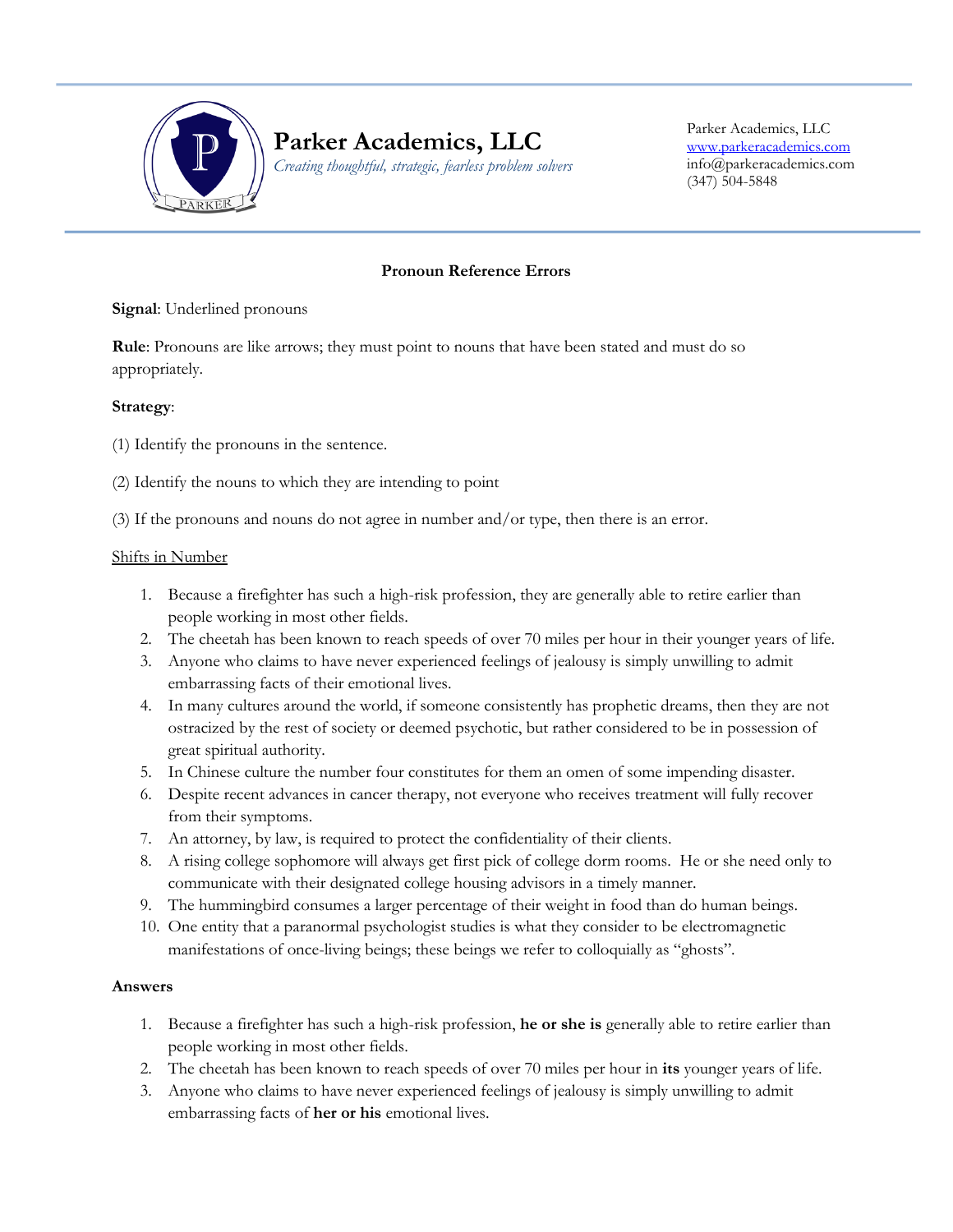

# **Parker Academics, LLC**

*Creating thoughtful, strategic, fearless problem solvers*

Parker Academics, LLC [www.parkeracademics.com](http://www.parkeracademics.com/) info@parkeracademics.com (347) 504-5848

- Ī 4. In many cultures around the world, if someone consistently has prophetic dreams, then **he or she is** not ostracized by the rest of society or deemed psychotic, but rather considered to be in possession of great spiritual authority.
- 5. In Chinese culture the number four constitutes for them an omen of some impending disaster.
- 6. Despite recent advances in cancer therapy, not everyone who receives treatment will fully recover from **his or her** symptoms.
- 7. An attorney, by law, is required to protect the confidentiality of **his or her** clients.
- 8. A rising college sophomore will always get first pick of college dorm rooms. He or she need only to communicate with **the** designated college housing advisors in a timely manner.
- 9. The hummingbird consumes a larger percentage of **its** weight in food than do human beings.
- 10. One entity that a paranormal psychologist studies is what **he or she** consider to be electromagnetic manifestations of once-living beings; these beings we refer to colloquially as "ghosts".

## Ambiguous Pronouns

**Definition:** An ambiguous pronoun is one that could be pointing to more than one noun.

Example: "Although Bob and John were always cordial, he preferred to keep the friendship in the workplace." The "he" is ambiguous given that we do not know if it refers to "Bob" or "Tom". The revision simply involves replacing the "he" with the appropriate person's name: "Although Bob and John were always cordial, **Bob** preferred to keep the friendship in the workplace. **Keep in mind, that the revision is completely contingent upon the author's intention. All you need to know is that the pronoun cannot remain ambiguous.**

- 1. Agnes was not particularly fond of Kate, despite the fact that she had made a few attempts to hang out after school.
- 2. Reginald had completely underestimated his considerably shier opponent, Andrew, in the All-County Junior Varsity Wrestling Tournament. Although he did not take many risks, his moves were precise and powerfully executed.
- 3. Although Linda regularly called her sister, who had recently moved to Amsterdam, she did not feel that she was doing enough to mitigate the straining effects of a long-distance sisterhood.
- 4. He had suspected for a very long time that his brother was stealing money from the family-owned company. As a result, he became increasingly more watchful as he went about his business affairs.
- 5. The word processor is the most immediate precursor to the desktop computer. Furthermore, it tends to have features that the other lacks.
- 6. Jim always enjoyed accompanying his father to the family cabin; he looked forward to spending time with the one person in the family who shared his love for the outdoors.
- 7. In an all-girls private high school, a student is likely to befriend the person with whom she shares a dorm room. She is likely to eventually see her even as a trusted sister.
- 8. When computers continue to be exposed to viruses over the course of several years, they are likely to cause problems for users.